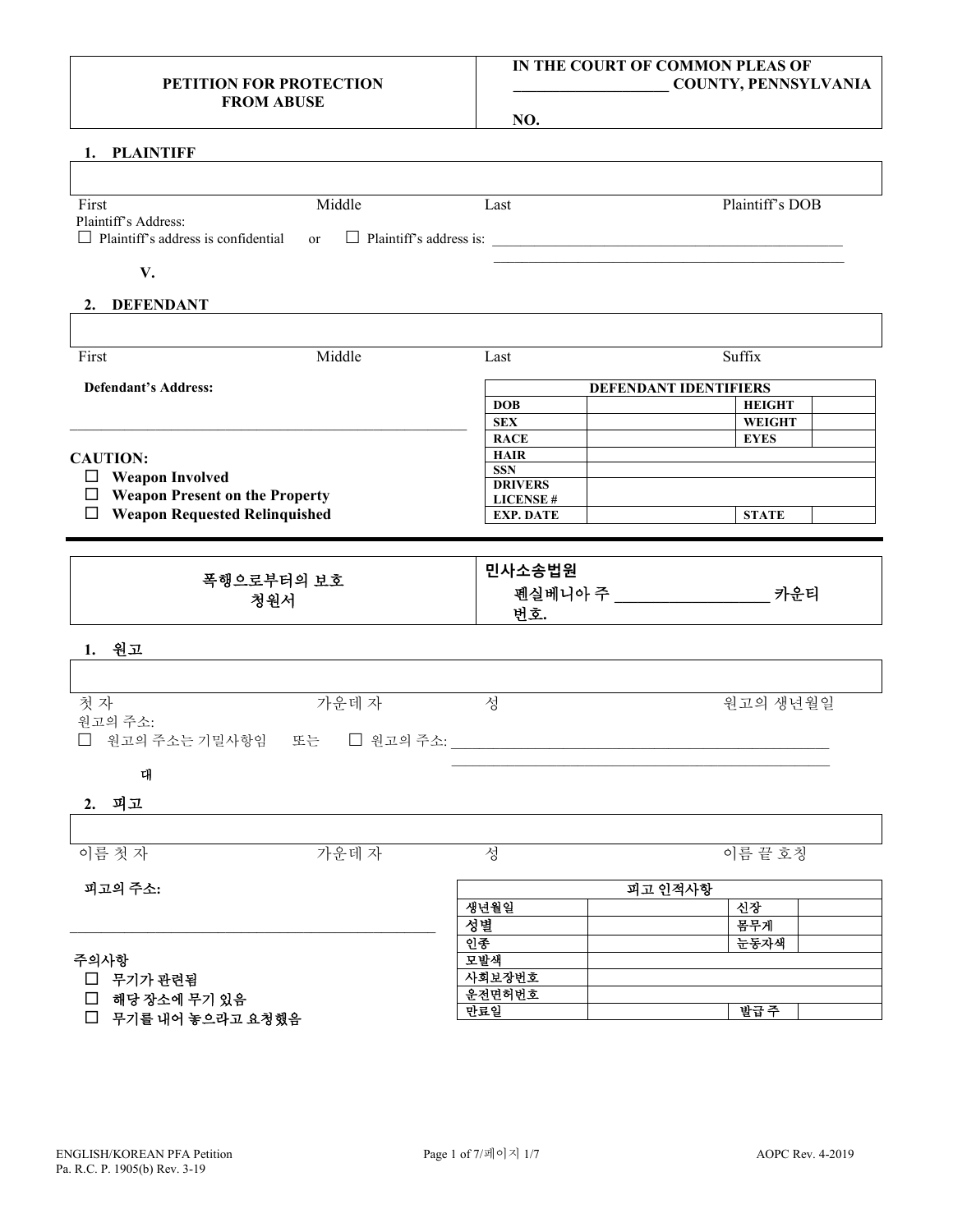Defendant's place of employment is:  $\Box$  Check here if you have reason to believe that Defendant is a licensed firearms dealer, employed by a licensed firearms dealer or manufacturer; employed as a writer, researcher, or technician in the firearms or hunting industry, or is required to carry a firearm as a condition of employment. 피고의 직장: 피고가 허가 받은 무기거래상이거나 무기제조업체의 피고용인, 또는 무기 또는 사냥장비업체에 고용된 문필가, 연구원, 기사, 또는 총기 휴대가 고용조건의 일부라고 믿을 만한 충분한 근거가 있는 경우 여기에 표시하십시오. 3. I am filing this petition on behalf of  $\Box$  Myself or  $\Box$  Another person. 3. 본인은 다음 사람을 위하여 이 청원서를 접수합니다. □ 나 자신 또는 □ 다른 사람 If you checked "myself", please answer all questions referring to yourself as "Plaintiff". If you ONLY checked "another person", please answer all questions referring to that person as the "Plaintiff", and provide your name and address here, as filer, unless confidential. "나 자신"에 표시한 경우 본인을 "원고"라고 칭하면서 모든 질문에 답하십시오. 본인이 아닌 "다른 사람"에만 표시했을 경우 해당 다른 사람을 "원고"라고 칭하면서 모든 질문에 답하고 기밀사항인 경우를 제외하고 신청자인 귀하의 이름 및 주소를 기재하십시오. Filer's Name / 신청인의 이름 First / 첫 자 Middle / 가운데 자 Last / 성 Suffix / 이름 끝 호칭  $\Box$  Filer's address is confidential or  $\Box$  Filer's address is: \_\_\_\_\_\_\_\_\_\_\_\_\_\_\_\_\_\_\_\_\_\_\_\_\_\_\_\_\_\_\_\_\_\_\_\_\_\_\_\_\_\_\_\_\_\_\_\_\_\_\_\_ 신청인의 주소는 기밀사항임 또는 신청인의 주소:  $\mathcal{L}_\text{max}$  and  $\mathcal{L}_\text{max}$  and  $\mathcal{L}_\text{max}$  and  $\mathcal{L}_\text{max}$  and  $\mathcal{L}_\text{max}$ If you checked "Another Person", indicate your relationship with Plaintiff:  $\Box$  parent of minor Plaintiff(s)  $\Box$  applicant for appointment as guardian *ad litem* of minor Plaintiff(s)  $\Box$  adult household member with minor Plaintiff(s)  $\Box$  court appointed guardian of incompetent Plaintiff(s) "다른 사람"에 표시한 경우, 나와 원고와의 관계를 표시하십시오: 미성년 원고의 부모 □ 미성년 원고의 법정 후견인 지명 신청자 □ 미성원 원고의 성년 가족구성원 무능력자 원고의 법정선임 후견인

4. Name(s) of all persons, including minor child/ren, who seek protection from abuse:

 $\mathcal{L}_\text{max} = \mathcal{L}_\text{max} = \mathcal{L}_\text{max} = \mathcal{L}_\text{max} = \mathcal{L}_\text{max} = \mathcal{L}_\text{max} = \mathcal{L}_\text{max} = \mathcal{L}_\text{max} = \mathcal{L}_\text{max} = \mathcal{L}_\text{max} = \mathcal{L}_\text{max} = \mathcal{L}_\text{max} = \mathcal{L}_\text{max} = \mathcal{L}_\text{max} = \mathcal{L}_\text{max} = \mathcal{L}_\text{max} = \mathcal{L}_\text{max} = \mathcal{L}_\text{max} = \mathcal{$ \_\_\_\_\_\_\_\_\_\_\_\_\_\_\_\_\_\_\_\_\_\_\_\_\_\_\_\_\_\_\_\_\_\_\_\_\_\_\_\_\_\_\_\_\_\_\_\_\_\_\_ \_\_\_\_\_\_\_\_\_\_\_\_\_\_\_\_\_\_\_\_\_\_\_\_\_\_\_\_\_\_\_\_\_\_\_\_\_\_\_\_\_\_\_\_\_\_\_\_\_\_\_

5. Indicate the relationship between Plaintiff and Defendant: CHECK ALL THAT APPLY:

- □ spouse or former spouse of Defendant
- $\Box$  parent of a child with Defendant
- $\Box$  current or former sexual or intimate partner with Defendant
- $\Box$  child of Plaintiff
- $\Box$  child of Defendant
- $\Box$  family member related by blood (consanguinity) to Defendant
- $\Box$  family member related by marriage or affinity to Defendant
- $\Box$  sibling (person who shares parenthood) of Defendant
- $\Box$  Check here if Defendant is 17 years old or younger.

5. 원고와 피고의 관계를 기재하십시오:

포함한 모든 사람들의 이름:

- 모든 해당 항목에 표시하십시오:
- 피고의 현재 또는 전 배우자
- 피고와 함께 있는자녀의 부/모
- 피고의 현재 또는 이전 성관계 상대자나 친밀한 관계에 있는 자

4. 폭행으로부터의 보호를 신청하고자 하는 미성년자녀를

 $\mathcal{L}_\text{max}$  and the set of the set of the set of the set of the set of the set of the set of the set of the set of \_\_\_\_\_\_\_\_\_\_\_\_\_\_\_\_\_\_\_\_\_\_\_\_\_\_\_\_\_\_\_\_\_\_\_\_\_\_\_\_\_\_\_\_\_\_\_\_\_\_\_\_\_ \_\_\_\_\_\_\_\_\_\_\_\_\_\_\_\_\_\_\_\_\_\_\_\_\_\_\_\_\_\_\_\_\_\_\_\_\_\_\_\_\_\_\_\_\_\_\_\_\_\_\_\_\_

- 원고의 자녀
- 피고의 자녀
- 피고와 피로 맺어진(혈연관계) 가족관계
- 피고와의 결혼으로 맺어진 가족관계
- 피고의 동기(부모가 같은 형제자매)
- 원고가 17 세 미만인 경우 여기에 표시하십시오.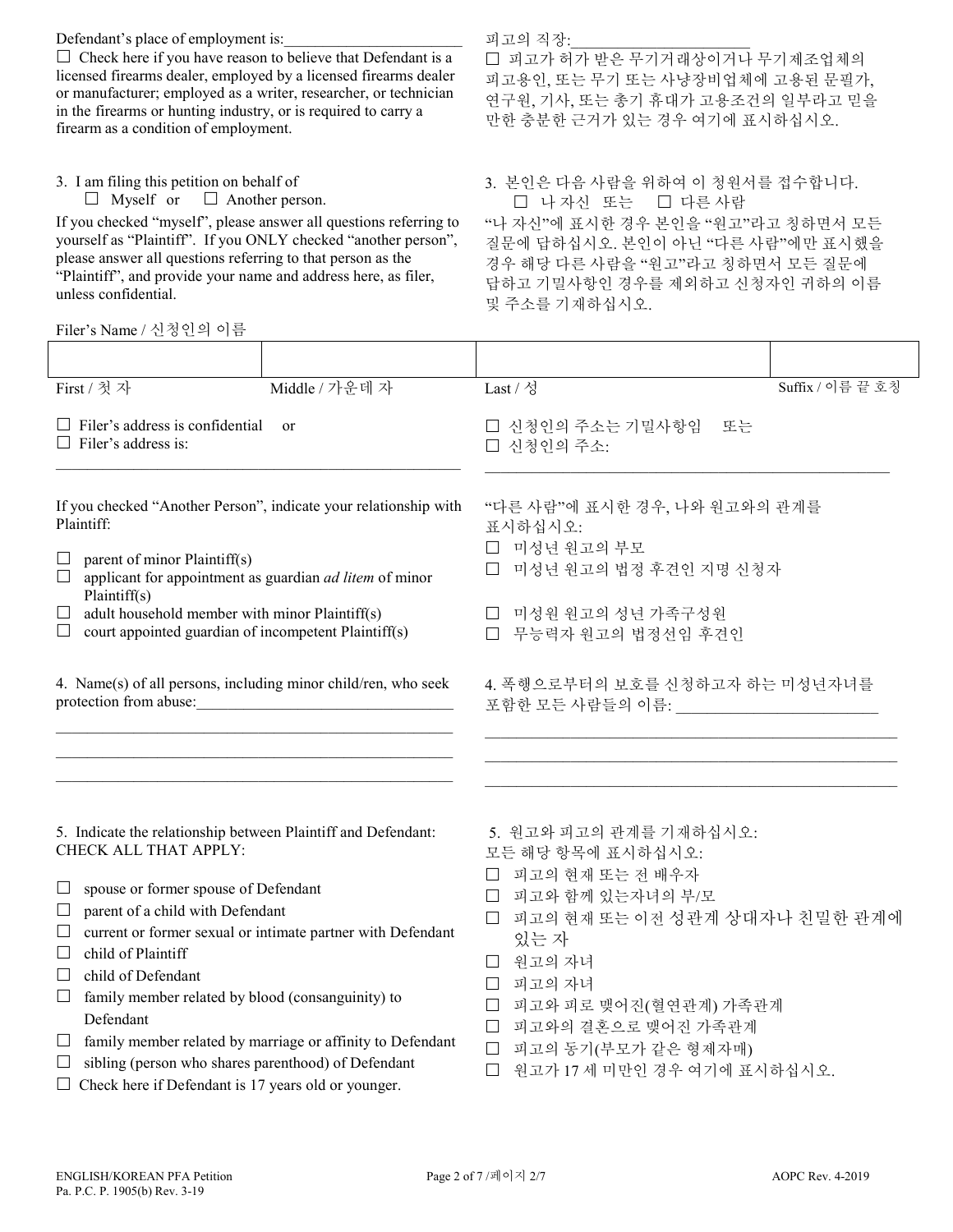6. Have Plaintiff and Defendant been involved in any of the following court actions? □ Divorce  $\Box$  Custody  $\Box$  Support  $\square$  Protection from Abuse If you checked any of the above, briefly indicate when and where the case was filed and the court number, if known:  $\mathcal{L}_\text{max}$  and  $\mathcal{L}_\text{max}$  and  $\mathcal{L}_\text{max}$  and  $\mathcal{L}_\text{max}$  and  $\mathcal{L}_\text{max}$ 7. Has Defendant been involved in any criminal court action? 6. 원고와 피고는 다음 법정 소송들 중 어느 소송에 연루되었습니까? 이혼 □양육권 양육비 학대로부터의 보호 귀하가 상기 항목들 중 어느 항목에 체크 표시를 한 경우, 언제 그리고 어디에 그 소송을 제기하였고 알고 있는 경우 법정 번호를 간략히 표시하십시오. **\_\_\_\_\_\_\_\_\_\_\_\_\_\_\_\_\_\_\_\_\_\_\_\_\_\_\_\_\_\_\_\_\_\_\_\_\_\_\_\_\_\_\_\_\_\_\_\_\_\_** 7. 피고는 형사소송에 연루된 적이 있습니까? \_\_\_\_\_\_\_\_\_\_\_\_\_\_\_\_\_\_\_\_\_\_\_\_\_\_\_\_\_\_\_\_\_\_\_\_\_\_\_\_\_\_\_\_\_ If you answered Yes, is Defendant currently on probation?  $\_$  ,  $\_$  ,  $\_$  ,  $\_$  ,  $\_$  ,  $\_$  ,  $\_$  ,  $\_$  ,  $\_$  ,  $\_$  ,  $\_$  ,  $\_$  ,  $\_$  ,  $\_$  ,  $\_$  ,  $\_$ Has Defendant been determined to be a perpetrator in a founded or indicated report under the Child Protective Services Law, 23 Pa.C.S. §§ 6301 - 6386? If you answered Yes, what county's court or child protective services agency issued the founded or indicated report? \_\_\_\_\_\_\_\_\_\_\_\_\_\_\_\_\_\_\_\_\_\_\_\_\_\_\_\_\_\_\_\_\_\_\_\_\_\_\_\_\_\_\_\_\_\_  $\_$  ,  $\_$  ,  $\_$  ,  $\_$  ,  $\_$  ,  $\_$  ,  $\_$  ,  $\_$  ,  $\_$  ,  $\_$  ,  $\_$  ,  $\_$  ,  $\_$  ,  $\_$  ,  $\_$  ,  $\_$ 귀하가 예라고 답변한 경우, 피고는 현재 보호 관찰을 받고 있습니까?  $\_$  ,  $\_$  ,  $\_$  ,  $\_$  ,  $\_$  ,  $\_$  ,  $\_$  ,  $\_$  ,  $\_$  ,  $\_$  ,  $\_$  ,  $\_$  ,  $\_$  ,  $\_$  ,  $\_$  ,  $\_$ 피고는 아동 보호 서비스법, 23 Pa.C.S. §§ 6301 – 6386 에 의거하여 근거 있는 보고서 또는 명시된 보고서에서 가해자라는 것이 판명되었습니까? \_\_\_\_\_\_\_\_\_\_\_\_\_\_\_\_\_\_\_\_\_ 귀하가 예라고 답변한 경우, 어느 카운티의 법원 또는 아동 보호 서비스 기관이 그 근거 있는 보고서 또는 명시된 보고서를 발행했습니까?  $\_$  ,  $\_$  ,  $\_$  ,  $\_$  ,  $\_$  ,  $\_$  ,  $\_$  ,  $\_$  ,  $\_$  ,  $\_$  ,  $\_$  ,  $\_$  ,  $\_$  ,  $\_$  ,  $\_$  ,  $\_$ 8. Plaintiff and Defendant are the parents of the following minor child/ren: 8. 원고와 피고는 다음과 같은 미성년 자녀의 부모이다: Name(s) / 이름  $Age(s) / \downarrow \circ$  Who reside at (list address unless confidential) / 거주지 (기밀사항이 아닌 경우 주소 기재)

9. If Plaintiff and Defendant are parents of any minor child/ren together, is there an existing court order regarding their custody?  $\Box$  YES  $\Box$  NO

If you answered "Yes," describe the terms of the order (e.g., primary, shared, legal or physical custody): \_\_\_\_\_\_\_\_\_\_\_\_\_\_\_\_\_\_\_\_\_\_\_\_\_\_\_\_\_\_\_\_\_\_\_

\_\_\_\_\_\_\_\_\_\_\_\_\_\_\_\_\_\_\_\_\_\_\_\_\_\_\_\_\_\_\_\_\_\_\_\_\_\_\_\_\_\_\_\_\_\_\_\_\_\_\_\_\_\_

If you answered "Yes," in what county and state was the

If you are now seeking an order of child custody as part of this petition, list the following information:

9. 피고와 원고가 함께 미성년 자녀의 부모인 경우, 현재 양육권에 관련된 기존 법원명령이 존재합니까?

## □ 예 □ 아니오

귀하가 "예"라고 답변한 경우, 그 명령의 표현을 서술하십시오(예, 일차 양육권, 공동 양육동, 법정 양육권 또는 물리적 양육권):\_\_\_\_\_\_\_\_\_\_\_\_\_\_\_\_\_\_\_\_\_\_\_ \_\_\_\_\_\_\_\_

귀하가 "예"라고 답변한 경우, 어느 주와 카운티에서 해당 명령이 내려졌습니까?

 $\mathcal{L}_\text{max}$  and  $\mathcal{L}_\text{max}$  and  $\mathcal{L}_\text{max}$  and  $\mathcal{L}_\text{max}$  and  $\mathcal{L}_\text{max}$ 

 귀하가 현재 이 청원서의 일부로서 자녀양육권을 청구 중이라면 다음 사항을 기재하셔야 합니다:

(a) Where has each child resided during the past five years? (a) 지난 5 년 간 각 자녀의 거주지를 기입하십시오.

| Child's Name /<br>자녀의 이름 | Person(s) child lived with /<br>자녀와 함께 거주했던 사람 이름 | Address, unless confidential /<br>주소(기밀사항이 아닌 경우) | When? / 거주시기 |
|--------------------------|---------------------------------------------------|---------------------------------------------------|--------------|
|                          |                                                   |                                                   |              |
|                          |                                                   |                                                   |              |
|                          |                                                   |                                                   |              |
|                          |                                                   |                                                   |              |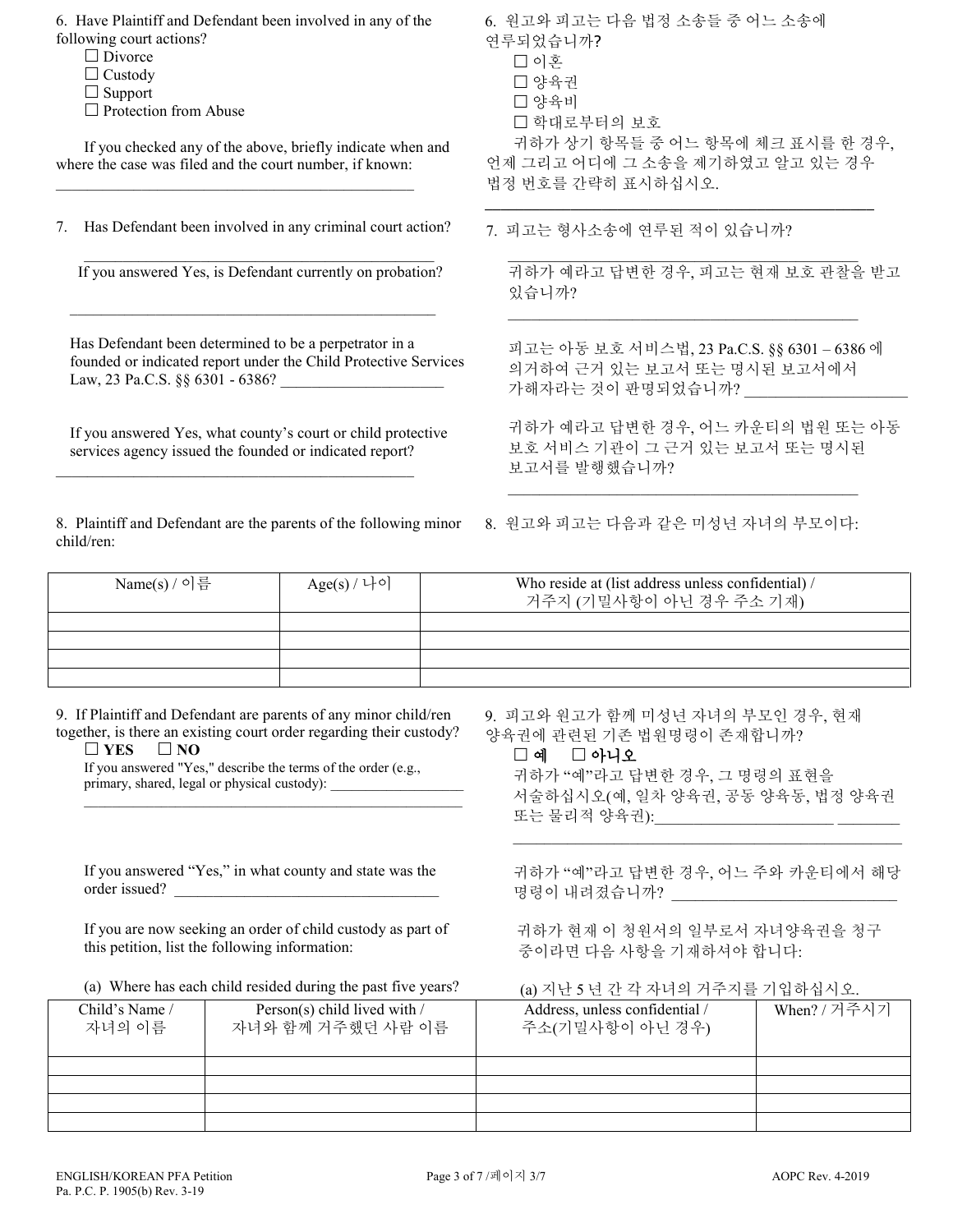(b) List any other persons who are known to have or claim a right to custody of each child listed above.

(b) 위에 기재한 각 자녀에 대한 자녀양육권이 있는 것으로 알려졌거나 양육권을 주장하는 그 외 사람들을 기재하십시오.

| Name / 이름 | Address / 주소 | Basis of claim / 양육권 주장의 근거 |
|-----------|--------------|-----------------------------|
|           |              |                             |
|           |              |                             |
|           |              |                             |
|           |              |                             |
|           |              |                             |

10. The following other minor child/ren presently live with Plaintiff:

10. 현재 원고와 함께 살고 있는 그 외 미성년 자녀에 대해 다음 사항을 기재하십시오:

| -----------  |             | '키 ㅁ ′ㅣ o ㄹ /ㅣ^\  이 ㅂ′ㅣㅗ.                             |
|--------------|-------------|-------------------------------------------------------|
| Name(s) / 이름 | Age(s) / 나이 | Plaintiff's Relationship to Child/ren /<br>원고와 자녀의 관계 |
|              |             |                                                       |
|              |             |                                                       |
|              |             |                                                       |
|              |             |                                                       |
|              |             |                                                       |

11. The facts of the most recent incident of abuse are as follows:

- Approximate date:
- Approximate time: Place:

Describe in detail what happened, including any physical or sexual abuse, threats, injury, incidents of stalking, medical treatment sought, or calls to law enforcement (attach additional sheets of paper if necessary):

\_\_\_\_\_\_\_\_\_\_\_\_\_\_\_\_\_\_\_\_\_\_\_\_\_\_\_\_\_\_\_\_\_\_\_\_\_\_\_\_\_\_\_\_\_\_\_\_\_ \_\_\_\_\_\_\_\_\_\_\_\_\_\_\_\_\_\_\_\_\_\_\_\_\_\_\_\_\_\_\_\_\_\_\_\_\_\_\_\_\_\_\_\_\_\_\_\_\_ \_\_\_\_\_\_\_\_\_\_\_\_\_\_\_\_\_\_\_\_\_\_\_\_\_\_\_\_\_\_\_\_\_\_\_\_\_\_\_\_\_\_\_\_\_\_\_\_\_ \_\_\_\_\_\_\_\_\_\_\_\_\_\_\_\_\_\_\_\_\_\_\_\_\_\_\_\_\_\_\_\_\_\_\_\_\_\_\_\_\_\_\_\_\_\_\_\_\_ \_\_\_\_\_\_\_\_\_\_\_\_\_\_\_\_\_\_\_\_\_\_\_\_\_\_\_\_\_\_\_\_\_\_\_\_\_\_\_\_\_\_\_\_\_\_\_\_\_

|  | $\mathbf{r} \cdot \mathbf{r} \cdot \mathbf{r} \cdot \mathbf{r} \cdot \mathbf{r} \cdot \mathbf{r} \cdot \mathbf{r} \cdot \mathbf{r} \cdot \mathbf{r} \cdot \mathbf{r} \cdot \mathbf{r} \cdot \mathbf{r} \cdot \mathbf{r} \cdot \mathbf{r} \cdot \mathbf{r} \cdot \mathbf{r} \cdot \mathbf{r} \cdot \mathbf{r} \cdot \mathbf{r} \cdot \mathbf{r} \cdot \mathbf{r} \cdot \mathbf{r} \cdot \mathbf{r} \cdot \mathbf{r} \cdot \mathbf{r} \cdot \mathbf{r} \cdot \mathbf{r} \cdot \mathbf{$ |  |  |  | ٠ |  |
|--|---------------------------------------------------------------------------------------------------------------------------------------------------------------------------------------------------------------------------------------------------------------------------------------------------------------------------------------------------------------------------------------------------------------------------------------------------------------------------------------|--|--|--|---|--|

12. If Defendant has committed prior acts of abuse against Plaintiff or the minor child/ren, describe these prior incidents, including any threats, injuries, or incidents of stalking, and indicate approximately when such acts of abuse occurred (attach additional sheets of paper if necessary):

 $\mathcal{L}_\text{max}$  and  $\mathcal{L}_\text{max}$  and  $\mathcal{L}_\text{max}$  and  $\mathcal{L}_\text{max}$  and  $\mathcal{L}_\text{max}$  $\mathcal{L}_\mathcal{L} = \{ \mathcal{L}_\mathcal{L} = \{ \mathcal{L}_\mathcal{L} = \{ \mathcal{L}_\mathcal{L} = \{ \mathcal{L}_\mathcal{L} = \{ \mathcal{L}_\mathcal{L} = \{ \mathcal{L}_\mathcal{L} = \{ \mathcal{L}_\mathcal{L} = \{ \mathcal{L}_\mathcal{L} = \{ \mathcal{L}_\mathcal{L} = \{ \mathcal{L}_\mathcal{L} = \{ \mathcal{L}_\mathcal{L} = \{ \mathcal{L}_\mathcal{L} = \{ \mathcal{L}_\mathcal{L} = \{ \mathcal{L}_\mathcal{$  $\mathcal{L}_\text{max}$  and  $\mathcal{L}_\text{max}$  and  $\mathcal{L}_\text{max}$  and  $\mathcal{L}_\text{max}$  and  $\mathcal{L}_\text{max}$  $\mathcal{L}_\mathcal{L} = \{ \mathcal{L}_\mathcal{L} = \{ \mathcal{L}_\mathcal{L} = \{ \mathcal{L}_\mathcal{L} = \{ \mathcal{L}_\mathcal{L} = \{ \mathcal{L}_\mathcal{L} = \{ \mathcal{L}_\mathcal{L} = \{ \mathcal{L}_\mathcal{L} = \{ \mathcal{L}_\mathcal{L} = \{ \mathcal{L}_\mathcal{L} = \{ \mathcal{L}_\mathcal{L} = \{ \mathcal{L}_\mathcal{L} = \{ \mathcal{L}_\mathcal{L} = \{ \mathcal{L}_\mathcal{L} = \{ \mathcal{L}_\mathcal{$  $\mathcal{L}_\mathcal{L} = \{ \mathcal{L}_\mathcal{L} = \{ \mathcal{L}_\mathcal{L} = \{ \mathcal{L}_\mathcal{L} = \{ \mathcal{L}_\mathcal{L} = \{ \mathcal{L}_\mathcal{L} = \{ \mathcal{L}_\mathcal{L} = \{ \mathcal{L}_\mathcal{L} = \{ \mathcal{L}_\mathcal{L} = \{ \mathcal{L}_\mathcal{L} = \{ \mathcal{L}_\mathcal{L} = \{ \mathcal{L}_\mathcal{L} = \{ \mathcal{L}_\mathcal{L} = \{ \mathcal{L}_\mathcal{L} = \{ \mathcal{L}_\mathcal{$  11. 가장 최근에 발생한 폭행사건에 관한 사실들을 기재하십시오: 가장 가까운 일자 : \_\_\_\_\_\_\_\_\_\_\_\_\_\_\_\_\_\_\_\_\_\_\_\_\_\_\_ 가장 가까운 시간: \_\_\_\_\_\_\_\_\_\_\_\_\_\_\_\_\_\_\_\_\_\_\_\_\_\_\_ 장소:

신체적 또는 성적 학대, 위협, 부상, 스토킹 사건들, 해당 사건으로 인해 받은 치료 및/또는 법집행기관에 신고전화 여부를 포함한 사건의 내용을 기재하십시오: (필요한 경우 추가 용지 첨부) :

 $\_$  . The contribution of the contribution of  $\mathcal{L}_\mathcal{A}$ \_\_\_\_\_\_\_\_\_\_\_\_\_\_\_\_\_\_\_\_\_\_\_\_\_\_\_\_\_\_\_\_\_\_\_\_\_\_\_\_\_\_\_\_\_\_\_\_

 $\_$  . The contribution of the contribution of  $\mathcal{L}_\mathcal{A}$ 

 $\_$  . The contribution of the contribution of  $\mathcal{L}_\mathcal{A}$  $\_$  . The contribution of the contribution of  $\mathcal{L}_\mathcal{A}$ 

12. 피고가 원고나 미성년 자녀에 대해 과거에 폭력을 행사한 전과가 있는 경우, 위협, 부상, 스토킹 사건들 등을 포함한 해당 사건 내용을 설명하고, 사건이 일어난 대략적 시기도 기재하십시오 (필요한 경우 추가 용지 첨부) :

 $\mathcal{L}_\text{max}$  , and the set of the set of the set of the set of the set of the set of the set of the set of the set of the set of the set of the set of the set of the set of the set of the set of the set of the set of the  $\mathcal{L}_\text{max} = \frac{1}{2} \sum_{i=1}^{n} \frac{1}{2} \sum_{i=1}^{n} \frac{1}{2} \sum_{i=1}^{n} \frac{1}{2} \sum_{i=1}^{n} \frac{1}{2} \sum_{i=1}^{n} \frac{1}{2} \sum_{i=1}^{n} \frac{1}{2} \sum_{i=1}^{n} \frac{1}{2} \sum_{i=1}^{n} \frac{1}{2} \sum_{i=1}^{n} \frac{1}{2} \sum_{i=1}^{n} \frac{1}{2} \sum_{i=1}^{n} \frac{1}{2} \sum_{i=1}^{n} \frac{1$  $\mathcal{L}_\text{max}$  , and the set of the set of the set of the set of the set of the set of the set of the set of the set of the set of the set of the set of the set of the set of the set of the set of the set of the set of the  $\mathcal{L}_\text{max}$  , and the set of the set of the set of the set of the set of the set of the set of the set of the set of the set of the set of the set of the set of the set of the set of the set of the set of the set of the  $\mathcal{L}_\text{max} = \frac{1}{2} \sum_{i=1}^{n} \frac{1}{2} \sum_{i=1}^{n} \frac{1}{2} \sum_{i=1}^{n} \frac{1}{2} \sum_{i=1}^{n} \frac{1}{2} \sum_{i=1}^{n} \frac{1}{2} \sum_{i=1}^{n} \frac{1}{2} \sum_{i=1}^{n} \frac{1}{2} \sum_{i=1}^{n} \frac{1}{2} \sum_{i=1}^{n} \frac{1}{2} \sum_{i=1}^{n} \frac{1}{2} \sum_{i=1}^{n} \frac{1}{2} \sum_{i=1}^{n} \frac{1$ 

13. (a) Has Defendant used or threatened to use any firearms or other weapons against Plaintiff or the minor child/ren? If so, please describe the use or threatened use below and list on Attachment A to Petition, which is incorporated by reference into this petition, any firearms, other weapons, or ammunition Defendant used or threatened to use against Plaintiff or the minor child/ren:

 $\overline{\phantom{a}}$  ,  $\overline{\phantom{a}}$  ,  $\overline{\phantom{a}}$  ,  $\overline{\phantom{a}}$  ,  $\overline{\phantom{a}}$  ,  $\overline{\phantom{a}}$  ,  $\overline{\phantom{a}}$  ,  $\overline{\phantom{a}}$  ,  $\overline{\phantom{a}}$  ,  $\overline{\phantom{a}}$  ,  $\overline{\phantom{a}}$  ,  $\overline{\phantom{a}}$  ,  $\overline{\phantom{a}}$  ,  $\overline{\phantom{a}}$  ,  $\overline{\phantom{a}}$  ,  $\overline{\phantom{a}}$ 

13. (a) 피고가 원고나 미성년 자녀를 향해 화기 또는 기타 무기를 사용하거나 사용할 것이라고 위협한 적이 있습니까? 그렇다면 화기 사용 또는 사용 위협에 대해 아래 공간에 설명하고, 이 청원서의 일부를 구성하는 첨부문서 A 에 피고가 원고 및/또는 미성년 자녀에 사용했거나 사용하겠다고 위협한 화기, 기타 무기 또는 탄약을 열거하십시오:

 $\frac{1}{2}$  ,  $\frac{1}{2}$  ,  $\frac{1}{2}$  ,  $\frac{1}{2}$  ,  $\frac{1}{2}$  ,  $\frac{1}{2}$  ,  $\frac{1}{2}$  ,  $\frac{1}{2}$  ,  $\frac{1}{2}$  ,  $\frac{1}{2}$  ,  $\frac{1}{2}$  ,  $\frac{1}{2}$  ,  $\frac{1}{2}$  ,  $\frac{1}{2}$  ,  $\frac{1}{2}$  ,  $\frac{1}{2}$  ,  $\frac{1}{2}$  ,  $\frac{1}{2}$  ,  $\frac{1$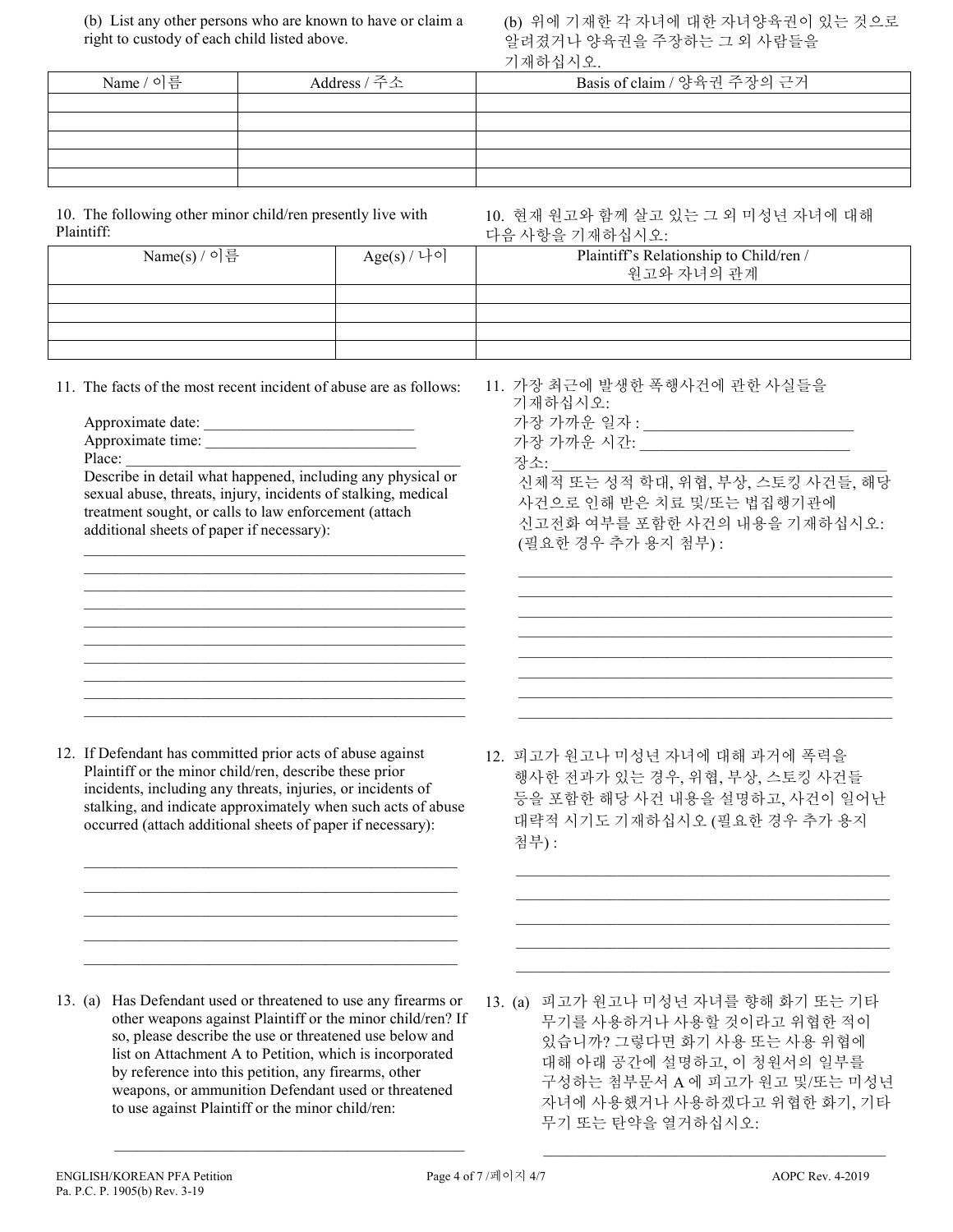(b) Other than the firearms, other weapons, or ammunition Defendant used or threatened to use against Plaintiff or the minor child/ren, does Defendant, to the best of your knowledge or belief, own or possess any additional firearm, other weapon, ammunition, or any firearm license?

 $\mathcal{L}=\underbrace{\mathcal{L}=\mathcal{L}=\mathcal{L}=\mathcal{L}=\mathcal{L}=\mathcal{L}=\mathcal{L}=\mathcal{L}=\mathcal{L}=\mathcal{L}=\mathcal{L}=\mathcal{L}=\mathcal{L}=\mathcal{L}=\mathcal{L}=\mathcal{L}=\mathcal{L}=\mathcal{L}=\mathcal{L}=\mathcal{L}=\mathcal{L}=\mathcal{L}=\mathcal{L}=\mathcal{L}=\mathcal{L}=\mathcal{L}=\mathcal{L}=\mathcal{L}=\mathcal{L}=\mathcal{L}=\mathcal{L}=\mathcal{L}=\mathcal{L}=\mathcal{L}=\mathcal{L}=\$  $\mathcal{L}_\text{max}$  , and the set of the set of the set of the set of the set of the set of the set of the set of the set of the set of the set of the set of the set of the set of the set of the set of the set of the set of the  $\mathcal{L}_\text{max}$  , and the set of the set of the set of the set of the set of the set of the set of the set of the set of the set of the set of the set of the set of the set of the set of the set of the set of the set of the  $\mathcal{L}=\underbrace{\mathcal{L}=\mathcal{L}=\mathcal{L}=\mathcal{L}=\mathcal{L}=\mathcal{L}=\mathcal{L}=\mathcal{L}=\mathcal{L}=\mathcal{L}=\mathcal{L}=\mathcal{L}=\mathcal{L}=\mathcal{L}=\mathcal{L}=\mathcal{L}=\mathcal{L}=\mathcal{L}=\mathcal{L}=\mathcal{L}=\mathcal{L}=\mathcal{L}=\mathcal{L}=\mathcal{L}=\mathcal{L}=\mathcal{L}=\mathcal{L}=\mathcal{L}=\mathcal{L}=\mathcal{L}=\mathcal{L}=\mathcal{L}=\mathcal{L}=\mathcal{L}=\mathcal{L}=\$ 

 $\Box$  Yes  $\Box$  No

- (c) If the answer to (b) above is "yes," list any additional firearm, other weapon, or ammunition owned by or in the possession of Defendant on Attachment A to Petition, which is incorporated by reference into this petition.
- (d) Plaintiff (Check one)  $\Box$  **DOES** /  $\Box$  **DOES NOT** request that the court order Defendant to relinquish firearms, other weapons, or ammunition listed on Attachment A to Petition. If Plaintiff does seek relinquishment, identify on Attachment A to Petition the firearms, other weapons, or ammunition Plaintiff requests the court to order Defendant to relinquish.

14. Identify the sheriff, police department, or law enforcement agency in the area in which Plaintiff lives that should be provided with a copy of the protection order:

15. There is an immediate and present danger of further abuse from Defendant.

CHECK THE FOLLOWING BOXES ONLY IF THEY APPLY TO YOUR CASE AND PROVIDE THE REQUESTED INFORMATION:

 $\Box$  Plaintiff is asking the court to evict and exclude Defendant from the following residence: **OWNED** by (list owners, if known)

 $\_$  , and the set of the set of the set of the set of the set of the set of the set of the set of the set of the set of the set of the set of the set of the set of the set of the set of the set of the set of the set of th

**\_\_\_\_\_\_\_\_\_\_\_\_\_\_\_\_\_\_\_\_\_\_\_\_\_\_\_\_\_\_\_\_\_\_\_\_\_\_\_\_\_\_\_\_\_\_\_\_\_\_\_**  $\Box$  **RENTED** by (list all names, if known)

- $\Box$  Defendant owes a duty of support to Plaintiff or the minor child/ren.
- $\Box$  Plaintiff has suffered out-of-pocket financial losses as a result of the abuse described above.

\_\_\_\_\_\_\_\_\_\_\_\_\_\_\_\_\_\_\_\_\_\_\_\_\_\_\_\_\_\_\_\_\_\_\_\_\_\_\_\_\_\_\_\_\_\_\_\_\_

Those losses are:

(b) 원고 또는 미성년 자녀에게 사용하거나 사용한다고 위협한 화기, 기타 무기 또는 탄약 이외에 당신이 최대한으로 알고 또 믿고 있는 한도 내에서 피고가 소지하고 있는 추가적인 화기, 기타 무기, 탄약 또는 화기 면허가 있습니까?

 $\mathcal{L}_\text{max}$  and  $\mathcal{L}_\text{max}$  and  $\mathcal{L}_\text{max}$  and  $\mathcal{L}_\text{max}$  and  $\mathcal{L}_\text{max}$  \_\_\_\_\_\_\_\_\_\_\_\_\_\_\_\_\_\_\_\_\_\_\_\_\_\_\_\_\_\_\_\_\_\_\_\_\_\_\_\_\_\_\_\_\_ \_\_\_\_\_\_\_\_\_\_\_\_\_\_\_\_\_\_\_\_\_\_\_\_\_\_\_\_\_\_\_\_\_\_\_\_\_\_\_\_\_\_\_\_\_

- □ 예 □ 아니오
- (c) 상기 (b)에 대한 답이 "예"인 경우 이 청원서에 포함될 청원서에 대한 첨부문서 A 에 피고가 소유하거나 현재 소지한 추가적인 화기, 기타 무기 또는 탄약을 열거하십시오.
- (d) 원고는 청원서에 대한 첨부문서 A 에 열거된 화기, 기타 무기 또는 탄약을 피고가 내어 놓도록 법원이 명령할 것을 요청(하나를 고르시 오)□ 합니다 / □ 하지 않습니다. 원고가 포기요청을 할 경우, 원고가 법원 명령을 요청하여 피고가 포기하도록 하는 화기, 기타 무기 또는 탄약을 청원서에 대한 첨부문서 A 에 표시하십시오.

14. 원고가 살고 있는 지역으로서 보호 명령서 사본을 제출해야 하는 지역의 보안관, 경찰서 또는 법집행 기관을 명시하십시오:

15. 피고가 차후에도 폭력을 즉시 더 행사할 긴급한 위험이 있습니다.

귀하의 경우에 해당하는 항목에만 표시하고 요청된 정보를 기재하십시오:

□ 원고는 피고를 다음 거주지로부터 퇴거시킬 것을 법원에 요청합니다: □ (알고 있는 경우, 소유주를 명시하십시오)가 **소유하고** 있음

\_\_\_\_\_\_\_\_\_\_\_\_\_\_\_\_\_\_\_\_\_\_\_\_\_\_\_\_\_\_\_\_\_\_\_\_\_\_\_\_\_\_\_\_\_\_\_\_\_\_\_\_

 (알고 있는 경우, 소유주를 명시하십시오)가 임차하고 있음

- □ 피고는 워고 또는 미성년 자녀에 대한 부양의 의무가 있습니다.
- 원고는 위에 진술한 폭행으로 인해 본인 부담의 재정적인 손실을 입었습니다. 당해 손실은 다음과 같습니다: \_\_\_\_\_\_\_\_\_\_\_\_\_\_

 $\mathcal{L}_\text{max}$  , and the contribution of the contribution of the contribution of the contribution of the contribution of the contribution of the contribution of the contribution of the contribution of the contribution of t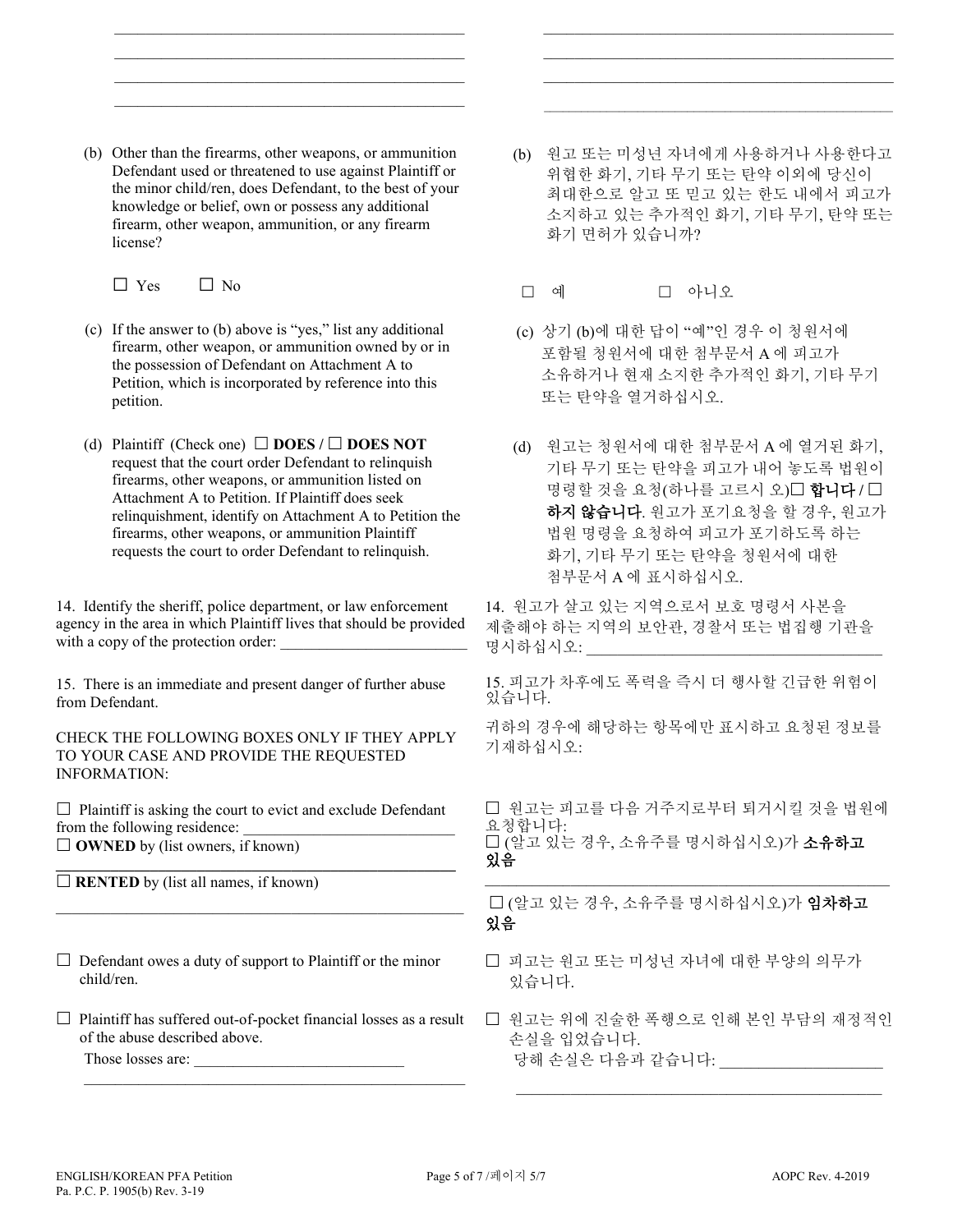#### FOR THE REASONS SET FORTH ABOVE, I REQUEST THAT THE COURT ENTER A TEMPORARY ORDER, AND AFTER A HEARING, A FINAL ORDER THAT WOULD DO THE FOLLOWING (CHECK ALL FORMS OF RELIEF REQUESTED):

 $\Box$  A. Restrain the Defendant from abusing, harassing, stalking, threatening, or attempting or threatening to use physical force against Plaintiff or the minor child/ren in any place where Plaintiff or the child/ren may be found.

 $\Box$  B. Evict/exclude the Defendant from Plaintiff's residence and prohibit Defendant from attempting to enter any temporary or permanent residence of Plaintiff.

 $\Box$  C. Require Defendant to provide Plaintiff or the minor child/ ren with other suitable housing.

 $\square$  D. Award Plaintiff temporary custody of the minor child/ren and place the following restrictions on contact between Defendant and the child/ren:

\_\_\_\_\_\_\_\_\_\_\_\_\_\_\_\_\_\_\_\_\_\_\_\_\_\_\_\_\_\_\_\_\_\_\_\_\_\_\_\_\_\_\_\_\_\_\_\_\_\_\_\_  $\mathcal{L}_\text{max} = \mathcal{L}_\text{max} = \mathcal{L}_\text{max} = \mathcal{L}_\text{max} = \mathcal{L}_\text{max} = \mathcal{L}_\text{max} = \mathcal{L}_\text{max} = \mathcal{L}_\text{max} = \mathcal{L}_\text{max} = \mathcal{L}_\text{max} = \mathcal{L}_\text{max} = \mathcal{L}_\text{max} = \mathcal{L}_\text{max} = \mathcal{L}_\text{max} = \mathcal{L}_\text{max} = \mathcal{L}_\text{max} = \mathcal{L}_\text{max} = \mathcal{L}_\text{max} = \mathcal{$  $\mathcal{L}_\text{max} = \mathcal{L}_\text{max} = \mathcal{L}_\text{max} = \mathcal{L}_\text{max} = \mathcal{L}_\text{max} = \mathcal{L}_\text{max} = \mathcal{L}_\text{max} = \mathcal{L}_\text{max} = \mathcal{L}_\text{max} = \mathcal{L}_\text{max} = \mathcal{L}_\text{max} = \mathcal{L}_\text{max} = \mathcal{L}_\text{max} = \mathcal{L}_\text{max} = \mathcal{L}_\text{max} = \mathcal{L}_\text{max} = \mathcal{L}_\text{max} = \mathcal{L}_\text{max} = \mathcal{$  $\mathcal{L}_\mathcal{L}$  , and the set of the set of the set of the set of the set of the set of the set of the set of the set of the set of the set of the set of the set of the set of the set of the set of the set of the set of th

# 위에 진술한 이유를 근거로**,** 법원이 임시 보호명령을 내릴 것을 요청하며 심리 이후로 다음과 같은 최종명령을 내릴 것을 요청합니다**(**요청하는 모든 보호형태에 표시**):**

□ A. 피고가 원고 또는 자녀가 있을 수 있는 여하한 장소에서 원고 또는 미성년 자녀에 대해 학대하거나, 괴롭히거나, 스토킹을 하거나, 물리력을 행사하려고 시도하거나 위협하지 못하도록 금지합니다.

□ B. 피고를 원고의 거주지에서 퇴거/출입금지하고 원고의 임시 또는 영구 거주지에 출입을 시도하지 못하도록 금지합니다.

 C. 피고가 원고 또는 미성년 자녀에게 기타 적절한 주거지를 제공하도록 요구합니다.

□ D. 원고에게 미성년 자녀에 대한 신체적 법적 임시양육권을 허락하고 피고와 자녀 간의 접촉을 다음과 같이 제한사항을 둡니다.

 $\mathcal{L}_\text{max}$  and  $\mathcal{L}_\text{max}$  and  $\mathcal{L}_\text{max}$  and  $\mathcal{L}_\text{max}$  and  $\mathcal{L}_\text{max}$ \_\_\_\_\_\_\_\_\_\_\_\_\_\_\_\_\_\_\_\_\_\_\_\_\_\_\_\_\_\_\_\_\_\_\_\_\_\_\_\_\_\_\_\_\_\_\_\_\_\_\_\_\_  $\mathcal{L}_\text{max}$  and  $\mathcal{L}_\text{max}$  and  $\mathcal{L}_\text{max}$  and  $\mathcal{L}_\text{max}$  and  $\mathcal{L}_\text{max}$ \_\_\_\_\_\_\_\_\_\_\_\_\_\_\_\_\_\_\_\_\_\_\_\_\_\_\_\_\_\_\_\_\_\_\_\_\_\_\_\_\_\_\_\_\_\_\_\_\_\_\_\_\_

 $\Box$  E. Prohibit Defendant from having any contact with Plaintiff or the minor child/ren, in person, by telephone, or in writing, personally or through third persons, including but not limited to any contact at Plaintiff's school, business, or place of employment, except as the court may find necessary with respect to partial custody with the minor child/ren.

 $\Box$  F. Prohibit Defendant from having any contact with Plaintiff's relatives and Plaintiff's child/ren listed in this Petition, except as the court may find necessary with respect to partial custody with the minor child/ren. The following persons are Plaintiff's relatives or family and household members that Plaintiff believes require protection from stalking and harassment by Defendant.

 E. 직접 대면으로, 전화로, 서면으로, 개인적으로 또는 제 3 자를 통하여 접촉하는 방법들 중 어느 한 방법으로도 피고가 원고 또는 미성년 자녀와 어떤 접촉도 하지 못하도록 금지합니다. 이 경우 미성년 자녀에 대한 부분적인 양육권 및/또는 방문권과 관련하여 법원이 필요하다고 판단한 경우를 제외하고, 최소한 원고의 학교, 사업장 또는 직장 등에서 원고의 접촉이 일체 금지됩니다.

 F. 미성년 자녀에 대한 부분적인 양육권 및/또는 방문권과 관련하여 법원이 필요하다고 판단한 경우를 제외하고, 이 청원서에 열거된 원고의 친척 및 원고의 자녀와 피고의 모든 접촉을 금지합니다. 아래에 기재된 사람들은 피고의 스토킹이나 괴롭힘으로부터 보호명령이 필요하다고 판단되는 원고의 친척 또는 가족 및 식구들입니다.

| Name / 이름 | Address / 주소 | Relationship to Plaintiff /<br>원고와의 관계 |
|-----------|--------------|----------------------------------------|
|           |              |                                        |
|           |              |                                        |
|           |              |                                        |
|           |              |                                        |

 $\Box$  G. Order Defendant to temporarily relinquish the firearms, other weapons, or ammunition listed on Attachment A to Petition under Defendant's control, or in Defendant's possession, or any firearm license to the sheriff or the appropriate law enforcement agency.

 $\Box$  H. Prohibit Defendant from acquiring or possessing firearms for the duration of the order.

□ G. 피고의 관리 하에 있거나, 피고가 소유하고 있는 것으로서 청원서에 첨부된 첨부문서 A 에 열거된 화기, 기타 무기 또는 탄약, 또는 여하한 화기 면허를 피고가 보안관에게 또는 적절한 법집행 기관에게 일시적으로 내어 주도록 명령합니다.

□H. 피고가 이 명령 기간 동안 화기를 취득하거나 소유하는 것을 금지합니다.